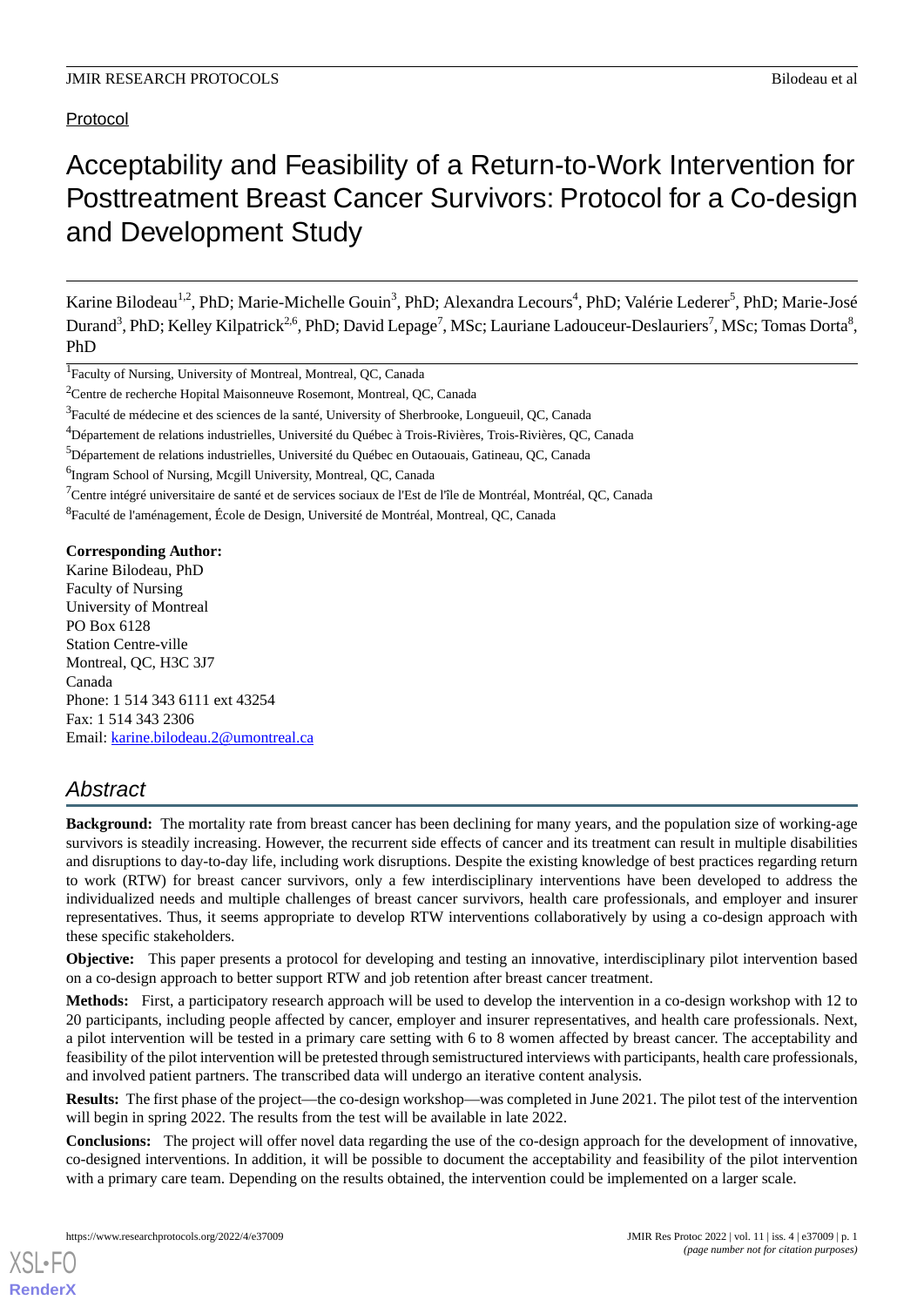*(JMIR Res Protoc 2022;11(4):e37009)* doi: [10.2196/37009](http://dx.doi.org/10.2196/37009)

#### **KEYWORDS**

co-design; breast cancer; intervention; return-to-work; primary care; qualitative

# *Introduction*

It has been reported that 1 in 8 Canadian women will develop breast cancer in their lifetime [[1](#page-8-0)[,2](#page-8-1)]. Of these, 88% will survive for more than 5 years, and of these survivors, 50% are of working age. In the current context of labor shortages [[3\]](#page-8-2), the contribution of those with a cancer diagnosis who want to return to work (RTW) is valuable. Indeed, many survivors desire to RTW because it is a sign of a return to a "normal" life [[2](#page-8-1)[,4-](#page-8-3)[7\]](#page-9-0). On the other hand, 1 in 5 women will leave their jobs due to an inability to perform their tasks resulting from recurrent side effects of cancer or its treatments [\[8](#page-9-1)]. There are a variety of reasons for the development of these limiting side effects. Breast cancer treatments, such as mastectomy or chemotherapy, can cause significant physical symptoms [[9\]](#page-9-2) (eg, pain, the loss of arm mobility, and lymphedema) that may limit the act of lifting or work involving repetitive motions [[10\]](#page-9-3). These symptoms and physical limitations can severely complicate and even hinder daily work [[7](#page-9-0),[10\]](#page-9-3). Fatigue, as well as memory loss and difficulty concentrating, can also impact RTW [\[11](#page-9-4)]. Furthermore, breast cancer survivors often live more precariously than the general population due to taking repeated sick leaves from work or having only part-time employment after cancer treatments [[12](#page-9-5)[-16](#page-9-6)]. Despite these challenges, both working and having good working conditions are related to better health [[17\]](#page-9-7), as is allowing for the maintenance of social interactions, self-esteem, psychological well-being, and financial security [\[2](#page-8-1),[18,](#page-9-8)[19](#page-9-9)].

Interdisciplinary interventions that support RTW and are specifically tailored to the issues experienced by breast cancer survivors remain rare in Canada and do not exist in Quebec, and this scarcity of tailored interventions seems likely to continue [[20](#page-9-10)[-22](#page-9-11)]. Indeed, a Cochrane review about RTW interventions for patients who have completed cancer treatments revealed that interventions that targeted multiple modalities (physical, psychological, and vocational) and were delivered by an interdisciplinary team seemed more appropriate for addressing the needs of cancer survivors [[23\]](#page-9-12). This multimodal type of intervention appears promising, although the effect size remained tenuous and suggested the need for further study [[23\]](#page-9-12). Other studies suggest using more comprehensive approaches, such as discussing work-related issues during psycho-oncological care [[24](#page-9-13)[,25](#page-9-14)], involving employers [[26\]](#page-9-15), and performing early intervention [[27\]](#page-9-16). It has even been suggested that work-related issues should be discussed as early as the active treatment period to maintain social roles, including those of workers [[25,](#page-9-14)[28](#page-10-0)]. According to a scoping review [[27\]](#page-9-16), RTW interventions that have been identified to support breast cancer survivors are offered in ad hoc interventions by different health care professionals and are highly variable in terms of information booklets, physical activities, and deployment times (eg, at the end of treatment) [[27\]](#page-9-16). More structured

interdisciplinary interventions remain to be developed to meet the unique needs of this clientele regarding RTW.

It seems desirable and realistic that interdisciplinary interventions be offered by a primary care team [\[20](#page-9-10)]. By definition, primary care can include health promotion, disease prevention, the monitoring of chronic and episodic diseases, and rehabilitation [[29\]](#page-10-1). It is also possible that such a team would be able to address the RTW-related concerns of women affected by breast cancer, which include symptom management, RTW-related decision-making, resource navigation, and the reintegration of daily activities [\[4](#page-8-3),[30\]](#page-10-2). Primary care teams promote interdisciplinary work and provide services as close to a given population as possible [[31\]](#page-10-3). Furthermore, given the scope of primary care, it is strongly recommended that those affected by cancer be managed by such teams during the recovery period [[32,](#page-10-4)[33](#page-10-5)]. It is also suggested that intervention components should be deployed during key points in the experience of cancer survivorship at 1, 3, and 6 months after cancer treatment and encourage the self-management of side effects (eg, cognitive difficulties and fatigue), RTW-related decision-making, resource navigation, and the reintegration of daily activities [[4,](#page-8-3)[21](#page-9-17)]. As for the intensity of interventions that should be offered, it is mentioned that nearly 50% of affected individuals require more assiduous support due to the presence of persistent side effects [\[34](#page-10-6)], such as severe fatigue or physical limitations induced by lymphedema [\[35](#page-10-7),[36\]](#page-10-8). Moreover, studies have shown that women affected by breast cancer who have received chemotherapy treatments experience more difficulty during RTW due to persistent side effects [\[37](#page-10-9)[-40](#page-10-10)]. This clientele therefore should receive personalized support for coping with the challenges of completing cancer treatments, including RTW.

RTW after cancer treatment is complex because it involves multiple stakeholders [[41\]](#page-10-11), including breast cancer survivors, health care professionals, employers, and insurer representatives, who come from multiple settings and have divergent concerns, constraints, and resources. The available interventions that support RTW after cancer treatment have proven to be insufficient in connecting workplace stakeholders and addressing RTW-related coordination challenges [[20,](#page-9-10)[27](#page-9-16)]. Our project aims to develop a supportive RTW intervention to address the current lack of coordinated, interdisciplinary interventions offered in primary care. Based on current evidence, it is imperative to develop new interventions to support the RTW of breast cancer survivors. These interventions should have several characteristics that align with the Medical Research Council criteria [[42\]](#page-10-12). As such, these interventions will be complex, especially given the variety of the intervention components needed, the interactions between these components, the number of people or organizational levels involved, the degree of flexibility required, and the need for the ability to adapt to specific contexts. The development of a complex intervention

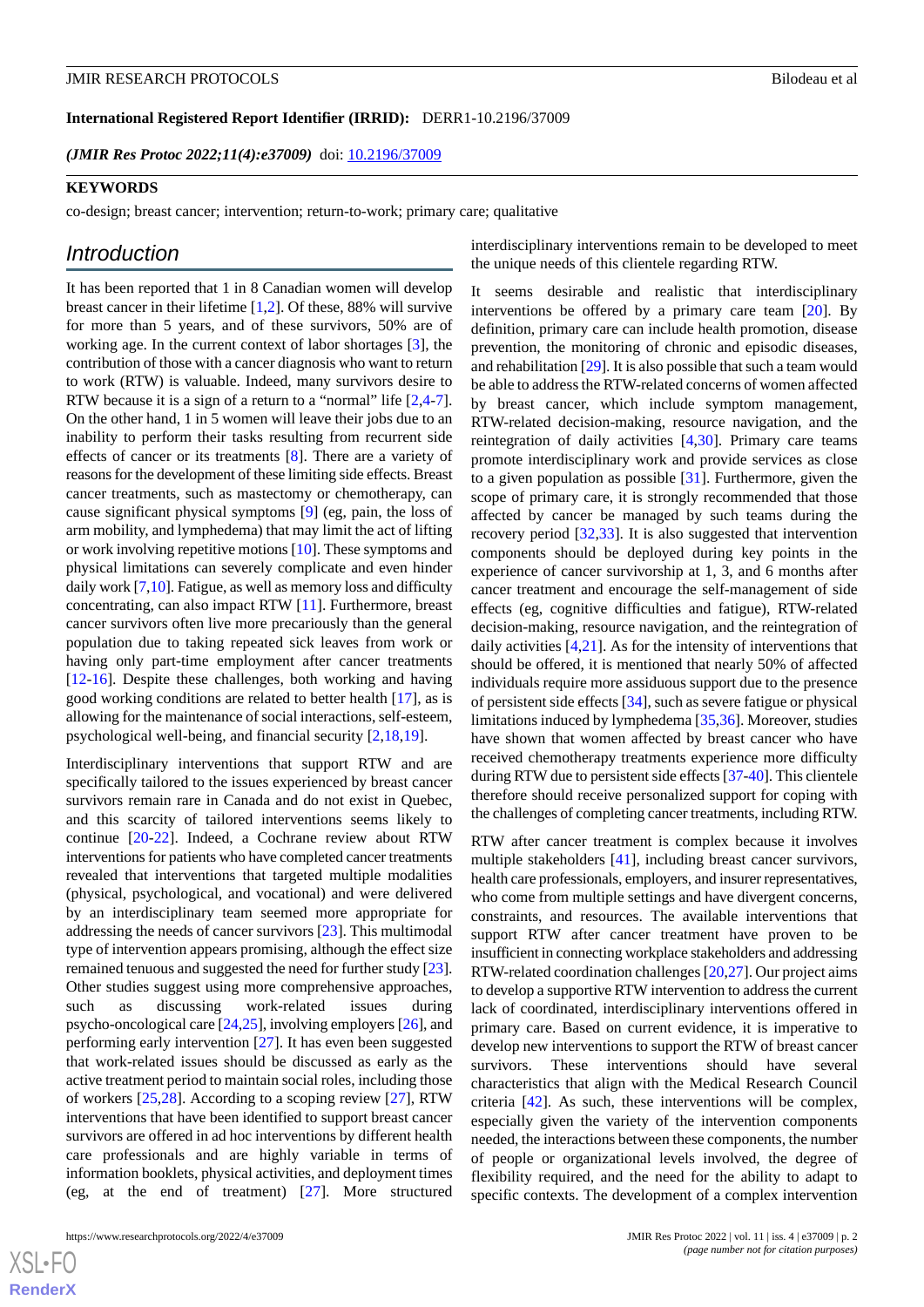requires several phases that do not follow a linear sequence [[42\]](#page-10-12). To address this complexity, it is advisable to combine theoretical, empirical, and experiential approaches when designing interventions [\[43](#page-10-13)]. However, these approaches are time-consuming, and it is difficult to address all of the issues related to implementing interventions [[44\]](#page-10-14). To engage stakeholders and achieve contextually appropriate intervention components, our project will involve a coideation process for developing an RTW intervention and its components through a co-design approach. This novel methodological approach to developing RTW interventions brings together cross-sectoral stakeholders, including health care professionals, employer and insurer representatives, and breast cancer survivors. The components of interventions can be difficult for stakeholders to understand, and such components can be difficult to contextualize during the development process. The co-design approach is therefore appropriate, as it was developed so that stakeholders can actively participate in a process of coideation for the interventions that are dedicated to them. The proposed approach differs from others because it offers the possibility for all participants to cocreate and negotiate ideas simultaneously, starting from the beginning (conceptual phase) of the co-design process [\[45](#page-10-15)]. Another characteristic of the approach is the presence of design professionals who facilitate the coideation process [[46\]](#page-10-16) by making graphic representations that are adapted to the participants to support the creative

<span id="page-2-0"></span>**Figure 1.** Study design. RTW: return to work.

process. Finally, coideation has proven to be an innovative approach that has several potential benefits. First, coideation allows for the creation of an intervention without preconceived ideas. Second, the creation of an intervention can be faster, allowing for quicker testing in a pilot study context. This provides better direction for subsequent developments.

Given the need for support among breast cancer survivors, the inherent challenges of RTW, and the complexity of intervening to support RTW, there is a need to coconstruct a coordinated, interdisciplinary intervention with RTW stakeholders that is offered by a primary care team. To achieve this, we propose a co-design approach. The goal of the study is to develop and test a pilot intervention for supporting RTW after breast cancer treatment. The intervention will be offered by a primary care team. The objectives are to (1) develop an innovative intervention in collaboration with key stakeholders, (2) test the intervention with a primary care team, and (3) determine the acceptability and feasibility of the intervention in a primary care setting.

# *Methods*

The project is divided into the following two phases: the development of the pilot intervention and the feasibility assessment ([Figure 1\)](#page-2-0).



# **Phase 1: Pilot Intervention Development**

# *Study Design*

[XSL](http://www.w3.org/Style/XSL)•FO **[RenderX](http://www.renderx.com/)**

A participatory action research design [\[47](#page-10-17)] and a co-design approach [[48\]](#page-10-18) will be used. A participatory action design engages researchers and participants in a reflective process when they seek solutions [[47](#page-10-17)[,49](#page-10-19)]. In addition, it encourages the partnership between researchers and stakeholders throughout the research process. Participatory research makes it possible to produce useful and precise knowledge that is consistent with the realities of key RTW stakeholders. The synergy created in partnerships allows for studies that are both culturally appropriate for target audiences and logistically realistic [[50\]](#page-10-20).

The development of the pilot intervention will be inspired by the reflexive cycle—a key part of the participatory approach that encourages describing and defining observations, analyzing and interpretating ideas, and finding solutions [\[49](#page-10-19),[51\]](#page-11-0). In our case, the solutions will be creative and innovative. This process will take place during a co-design workshop with key stakeholders. Co-design allows people to actively participate in a process of coideation for finding innovative solutions, during which they can simultaneously participate in the cocreation process at the beginning of a project by following a democratic and multidisciplinary perspective [\[48](#page-10-18)].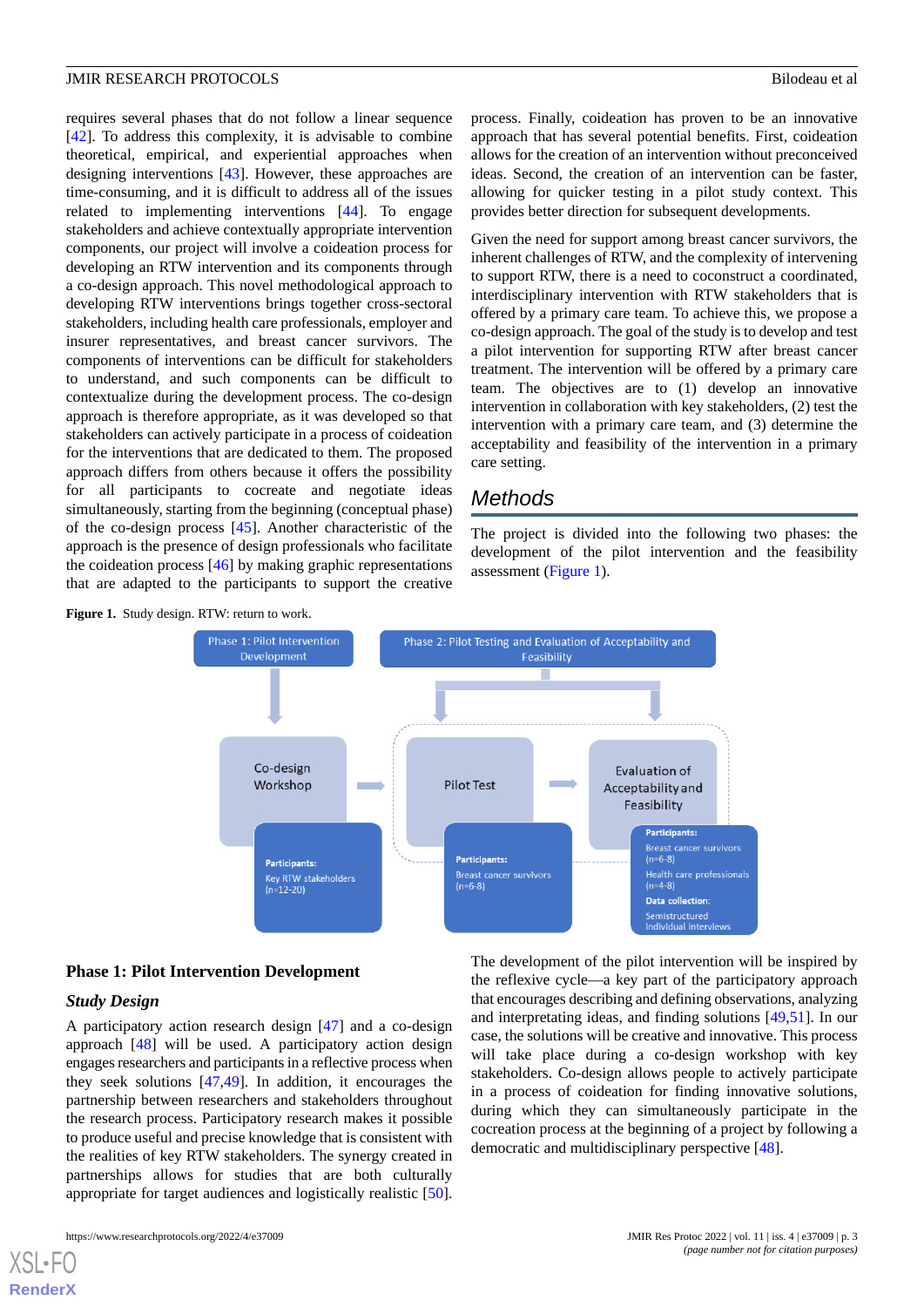#### *Population and Recruitment*

A variety of participants (n=12-20) representing key RTW stakeholders will participate in the codevelopment of the pilot intervention. For this phase, snowball sampling will be conducted [[52\]](#page-11-1). All participants must speak French and be aged ≥18 years. To be selected for the codevelopment phase, breast cancer survivors must have experienced RTW after cancer treatments for at least 1 year, employer or insurer representatives must have at least coordinated or accompanied the RTW of a woman affected by breast cancer, and health care professionals must have previously provided support to a woman with breast cancer during either oncology or primary care. Participants will be approached through the research team's professional networks. This strategy is appropriate, given the nature of the interactive activity and the need for participants to be engaged and involved in the RTW journey. These are features of some participatory and co-design approaches [\[53](#page-11-2)].

#### *Sequence of the Co-design Workshop*

In preparation for the workshop, a 10-minute informational video will be sent to participants. This video will present the current knowledge regarding RTW for cancer survivors as well as recommendations from research. By using the Zoom platform (Zoom Video Communications Inc), a co-design workshop will be held over 4 hours. Participants will be informed that the purpose of the workshop is to co-design components of a pilot intervention that will be performed by a primary care team to address the issues faced by survivors who RTW after breast cancer treatment. Further, 3 case scenarios that represent the potential issues of RTW after breast cancer treatment will be presented to participants. Because the workshop will include key RTW stakeholders, the scenarios will serve as a "representative artifact," that is, a deliberation strategy involving interactions between public participants and health professionals that encourage exchanges via a common and appropriate language [\[54](#page-11-3)]. Participants will also be guided through the following two dimensions of intervention: the assessment of cancer and treatment side effects and RTW discussion and planning. Participants will be instructed to not work on existing or unappreciated resources for people affected by cancer, such as a pamphlet or a website that already exists in Canada [[55\]](#page-11-4). Instead, participants will be invited to think of novel solutions.

During the workshop, participants will interact in plenary and breakout sessions. Further, 2 to 4 diverse subgroups will be created, depending on the number of participants and the representativeness of the RTW stakeholders, for activities in a breakout room. Each subgroup will be accompanied by a facilitator and a design professional who will help to frame the discussions. The facilitator will be a postdoctoral fellow or a graduate student from an undergraduate design program (eg, industrial design). The involvement of design professionals is recommended for health science initiatives [[46\]](#page-10-16). As presented in [Table 1,](#page-4-0) the workshop will be divided into the following five steps: (1) the reframing of the problem, (2) immature coideation, (3) mature coideation, (4) the presentation of subgroup solutions, and (5) the debriefing of the workshop experience. In step 1, participants will be invited to discuss the problem of RTW after cancer treatment. The facilitator can refer to the case scenarios and frame the discussions to raise priority issues. In step 2, participants will be asked to develop solutions. The facilitator will assist the participants in developing solutions that are relevant to issues that were identified earlier and representing them graphically (eg, diagrams and drawings). At this stage, the ideas are to be formulated but not yet fully developed. In step 3, participants will be invited to fully develop the solutions that they find the most important, in some cases by making more detailed graphic representations. At this stage, specific details will be offered by participants in each subgroup with regard to the implementation or components of the selected solutions. In step 4, a plenary discussion will be held to summarize the work of each subgroup. Finally, in step 5, the workshop will end with a debriefing on the participants' perceptions of the positive and negative aspects to be retained or considered for the repetition of the workshop. Of note, throughout the workshop, participants will make use of a graphical representational ecosystem (eg, drawings and digital sketches) [[56\]](#page-11-5), along with the verbal exchanges, to externalize their ideas and discuss proposals more clearly. In addition, subgroup discussions can be structured by using the following key principles of design conversation [\[48](#page-10-18),[57\]](#page-11-6): (1) naming the problem, (2) constraining the ideas, (3) proposing the ideas (the key element), (4) negotiating the ideas through questioning and explaining, (5) making decisions, and (6) making design advances with graphical representations. This approach keeps discussions focused on a common goal and ensures that stakeholders collaborate within a limited time frame during all of the workshop stages. The activity will take place on the internet due to the current pandemic context and will be conducted by using the Miro platform (Participatory Culture Foundation; [Figures 2](#page-5-0)-[4](#page-6-0)). A pretest of the workshop will be conducted with students before the activity.

The workshop will be recorded, and explicit notes will be written verbatim. The deliverable at this stage will be the general guidelines for an intervention that supports RTW after breast cancer treatment. The intervention will be designed so that it is fit for use in primary care settings.

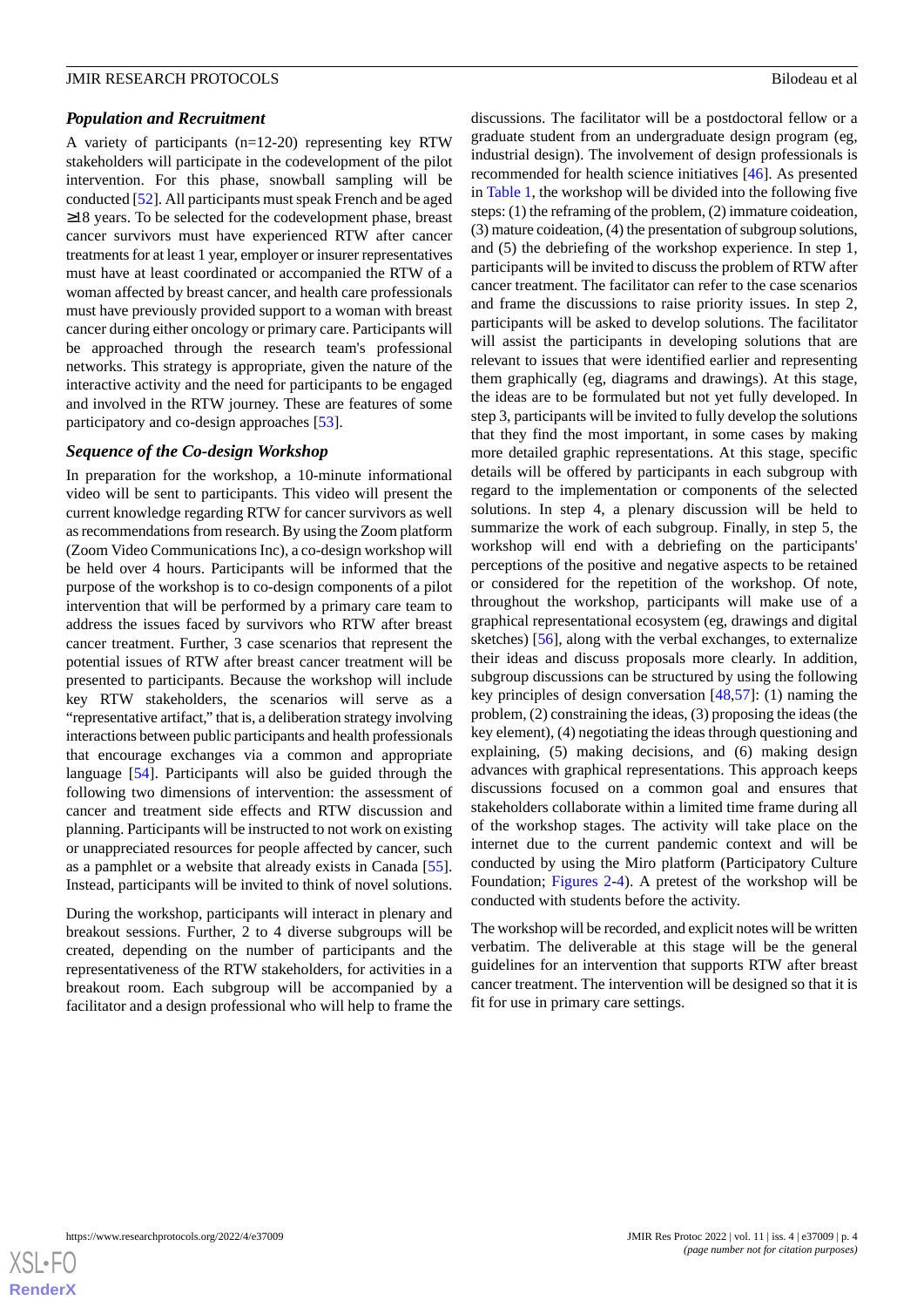<span id="page-4-0"></span>**Table 1.** Sequence of the co-design workshop.

| Activities and steps                            | Length (total: 235 minutes)                                   |
|-------------------------------------------------|---------------------------------------------------------------|
| <b>Welcome and introduction</b>                 | 10 minutes (plenary session)                                  |
| Step 1: reframing the problem                   | 30 minutes (subgroup session)<br>15 minutes (plenary session) |
| <b>Transition and breakout room integration</b> | 5 minutes                                                     |
| Step 2: immature coideation                     | 30 minutes (subgroup session)<br>15 minutes (plenary session) |
| <b>Break</b>                                    | 15 minutes                                                    |
| Step 3: mature coideation                       | 30 minutes (subgroup session)<br>15 minutes (plenary session) |
| <b>Transition and breakout room integration</b> | 5 minutes                                                     |
| Step 4: presentation of subgroup solutions      | 30 minutes (plenary session)                                  |
| <b>Transition and breakout room integration</b> | 5 minutes                                                     |
| Step 5: debriefing the workshop experience      | 30 minutes (plenary session)                                  |

**[RenderX](http://www.renderx.com/)**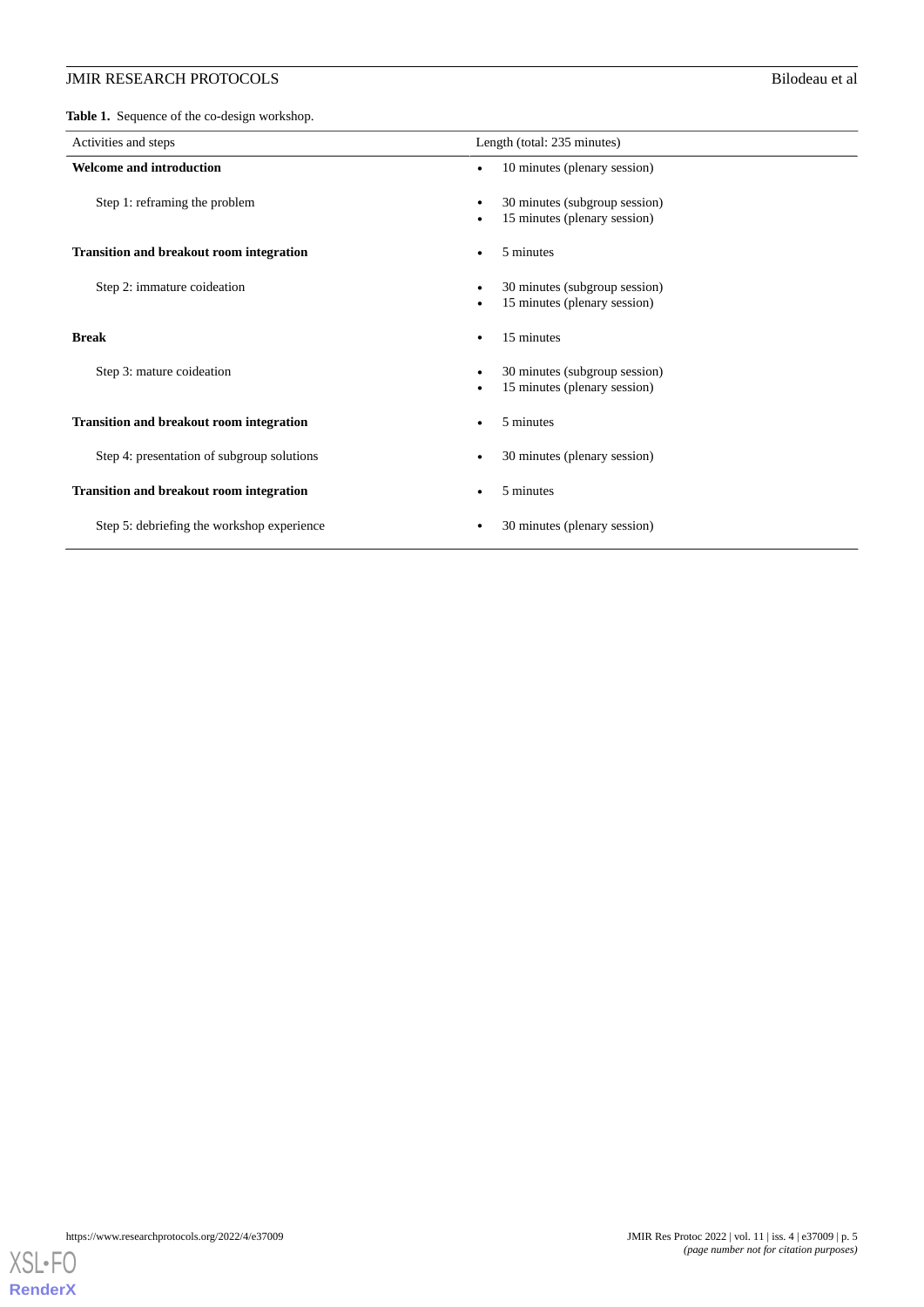<span id="page-5-0"></span>Figure 2. Miro interface for "Reframing the problem."

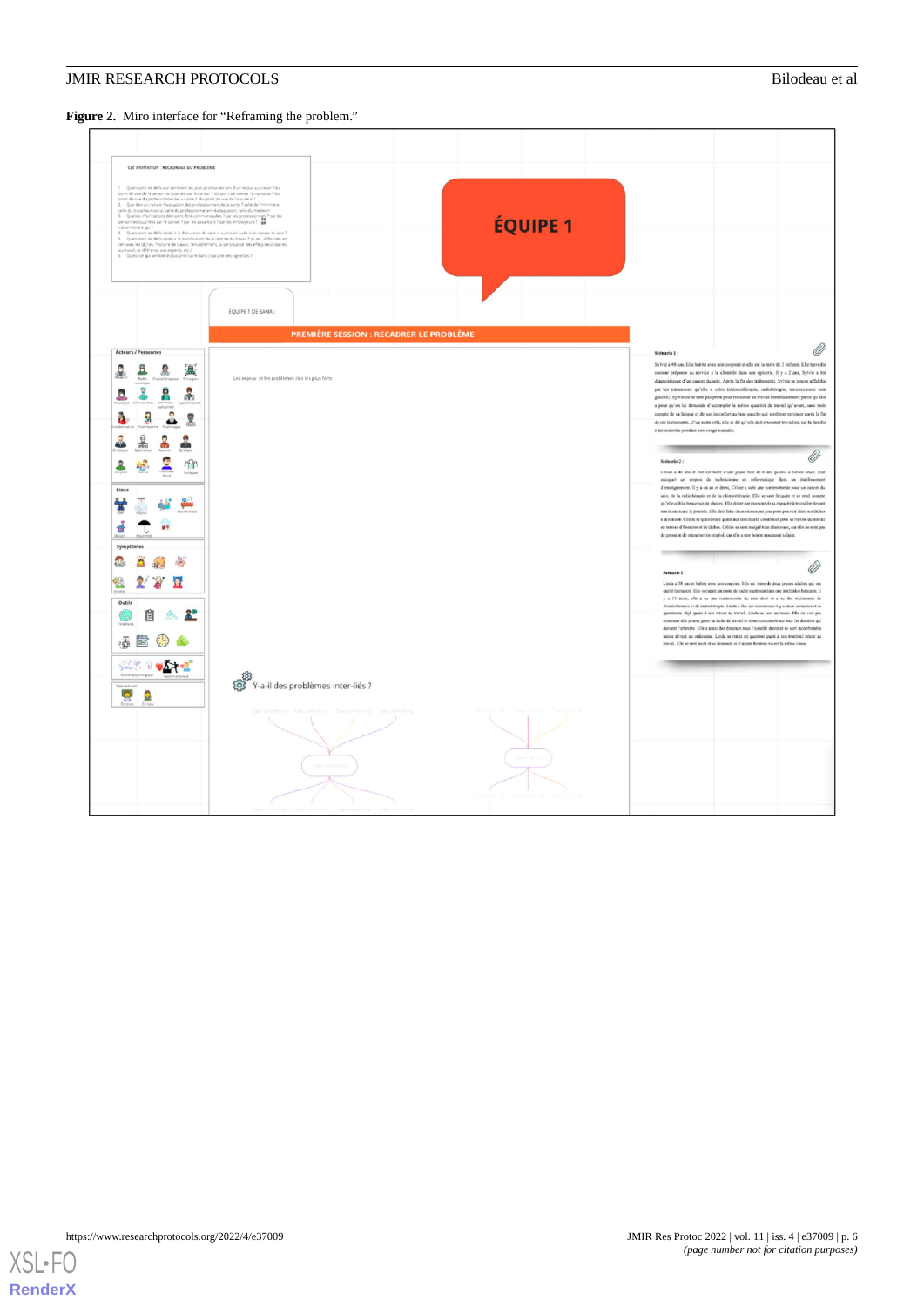**Figure 3.** Miro interface for "Immature coideation."

| $\mathcal{P}$<br><b>DEUXIÈME SESSION : CO-IDÉATION IMMATURE</b>                                                                                                                                                                                                                                                                                                                                                                                                                                                          |                                                                                                                                                                                                                                                                                                                                                                                                                                                                                                                                                                                                                                                                                                                                                                                                                                                                                                                                            |
|--------------------------------------------------------------------------------------------------------------------------------------------------------------------------------------------------------------------------------------------------------------------------------------------------------------------------------------------------------------------------------------------------------------------------------------------------------------------------------------------------------------------------|--------------------------------------------------------------------------------------------------------------------------------------------------------------------------------------------------------------------------------------------------------------------------------------------------------------------------------------------------------------------------------------------------------------------------------------------------------------------------------------------------------------------------------------------------------------------------------------------------------------------------------------------------------------------------------------------------------------------------------------------------------------------------------------------------------------------------------------------------------------------------------------------------------------------------------------------|
| Acteurs / Personnes<br>圖<br>S.<br>坐<br>Comment une équipe de soins de première ligne peut-elle accompagner une femme qui<br><b>Teda Physiological Octaber</b><br>vient de terminer des traitements pour le cancer du sein ?<br>÷<br>₫<br>д<br>Expiracyce<br>VOS IDÉES : Le quoi ?<br>9<br>٥<br>묾<br>å<br>潇<br>L<br>PPR<br>癌<br>≗<br>Estiques<br>Lieux<br>₩<br>ਡ<br><b>CO</b><br>٠<br>Symptomes<br>헼<br>Outils<br>2º<br>Total Avenue<br>唱<br>$\sqrt{2}$<br>يستر<br><b>Southern ground</b><br><b>Type de travel</b><br>분 호 | <b>Boucles d'idéation</b><br><b>Collaborative Immature</b><br><b>CBIC)</b><br>CLÉS ANIMATION : IDÉATIONS COLLABORATIVE<br>HOMMER<br>1. Selon les vignettes, qu'est-ce qui aiderait le plus ces femmes ?<br>2. Quelles sont les démarches qui semblent le plus utiles pour qu'une femme puisse<br>reprendre le travail (p. ex., suivi médical, suivi psychologique, accompagnement, etc.)<br>3. Comment pourriez-vous aider les femmes touchées par le cancer du sein à retourner<br>au travail ?<br>4. Selon vous, qu'est-ce qui devrait être inclus dans une intervention d'aide à la reprise de<br>travail des femmes touchées par le cancer du sein par une équipe de première ligne<br>PETRAINE<br>5. Si l'intervention d'accompagnement devait répondre à un ou deux de vos<br>préoccupations en lien avec la reprise de travail, quelle(s) serait(ent) elle(s) ?<br><b>PROPOSIA</b><br>UESTIONNER<br>EUPLIQUE<br>Franske<br>décision |

#### <span id="page-6-0"></span>**Figure 4.** Miro interface for "Mature coideation."



# **Phase 2: Pilot Test and Evaluation of Acceptability and Feasibility**

The pilot intervention will be delivered by a primary care team and patient partners who will be trained in the intervention. A resource person will be available to answer their questions or provide coaching during the project.

#### *Population and Recruitment*

By using purposive sampling [\[58](#page-11-7)], 6 to 8 breast cancer survivors will be recruited to test the pilot intervention. The selection criteria will include women aged 18 to 60 years; those who have completed breast cancer treatments, such as surgery, chemotherapy (doxorubicin, cyclophosphamide, and paclitaxel), and radiation therapy; and those who are planning to RTW within the next year. Surgeon oncologists will help with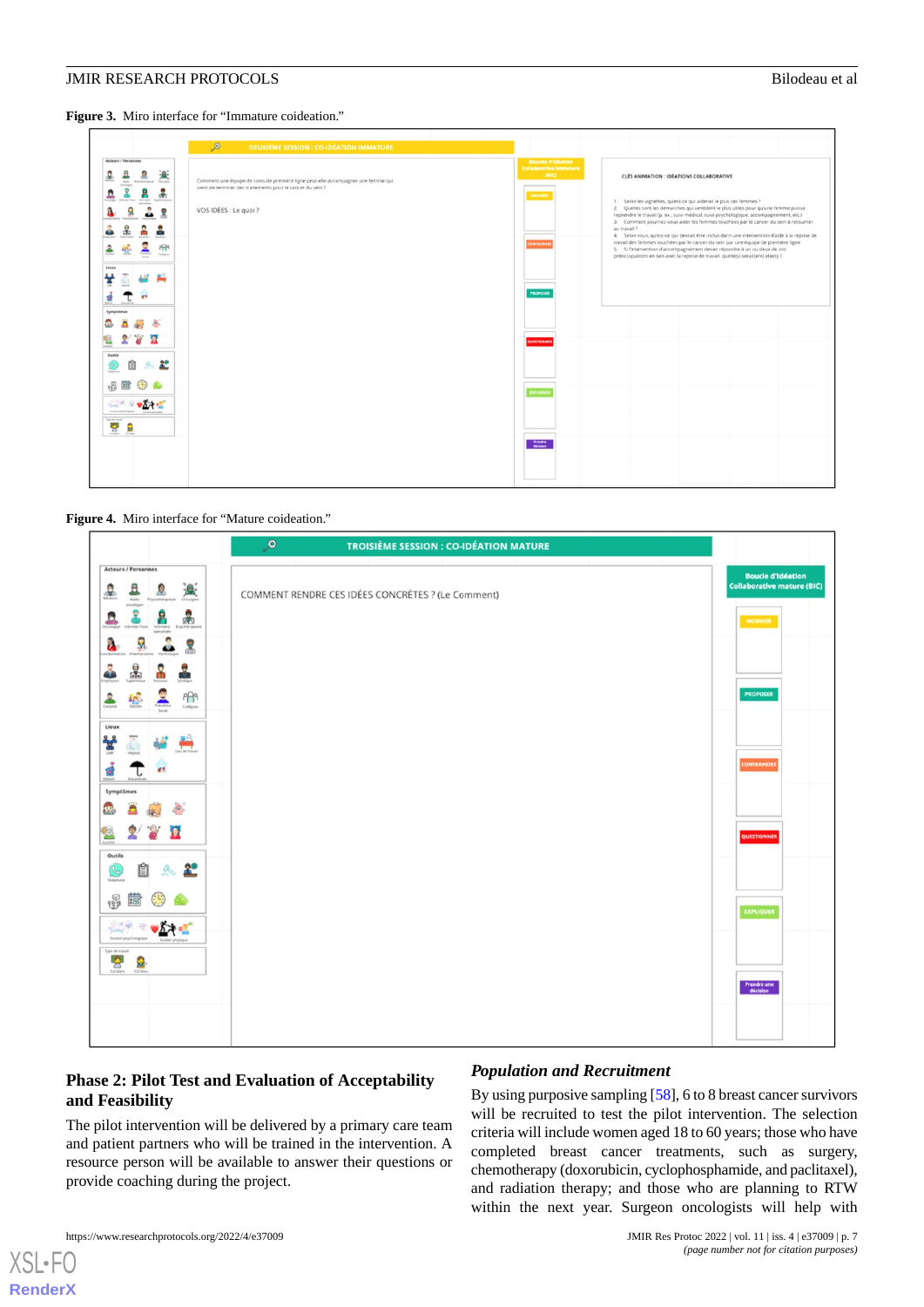targeting potential participants who are nearing the completion of their cancer treatments.

# *Evaluation of Acceptability and Feasibility*

At the end of the project, the acceptability and feasibility of the pilot intervention will be measured by conducting semistructured individual interviews with participants (n=6-8) and health care professionals, as well as patient partners who participated in the intervention (n=4-8). The use of qualitative interviews is recommended during a feasibility study [[59\]](#page-11-8). The interview guide and analysis will be based on the Theoretical Framework of Acceptability [\[59](#page-11-8)], which explains that acceptability is a multidimensional construct with 7 components. Specifically, the interview questions will address (1) affective attitudes toward the intervention, (2) the effort required to complete the intervention, (3) consistency with the individuals' values, (4) individuals'understanding of the intervention and how it works, (5) the perceived benefits provided by the intervention, (6) perceived efficacy, and (7) the perceived ability to complete the intervention. The interview guide will be pretested with 2 people who have the same characteristics as those of the participants.

#### *Data Analysis*

The transcribed interview will undergo an iterative content analysis, which will include the following activities: condensation, data presentation, and the development and verification of findings [[60\]](#page-11-9). Further, 2 team members will conduct the coding process. The data from the breast cancer survivors will be contrasted to highlight similarities and differences in experiences with the pilot intervention. The same exercise will be conducted for the health care professionals. In addition, to validate the emerging findings, a discussion with the coresearchers will be conducted throughout the research process. This discussion will consider the data transcripts and field notes. NVivo software (QSR International) will be used for qualitative data management. To ensure the quality of the study, techniques such as data triangulation will be used to ensure internal credibility and validity. Further, we will validate some of the participants' data to ensure their reliability, assess the procedural documentation of the research process to determine accountability, and provide a detailed description of the context to ensure external transferability and validity [\[60](#page-11-9)].

#### **Ethics Approval**

Ethics approval was granted in May 2021 for the first component of the project (Centre intégré universitaire de santé et de services sociaux de l'Est-de-l'Île-de-Montréal; project number: #2022-2610).

# *Results*

The project received funding in March 2021. The co-design workshop took place on June 16, 2021. A total of 11 people participated in the activity. The transcripts of the discussions were analyzed and helped to target the following intervention themes for intervention development: (1) mitigating the assessment and self-management of side effects, (2) assessing RTW needs and abilities, and (3) communicating with the employer. The clinical tools for the intervention (questionnaire

and decision support tree) and the intervention logic model remain to be finalized. The preliminary results suggest that the pilot intervention should take place in a primary care setting in the Montreal area (Quebec, Canada). It is anticipated that 3 meetings will occur at 1, 4, and 6 months after treatment is completed [[21\]](#page-9-17). During these meetings, a health professional will analyze RTW challenges and may propose solutions that are tailored to women's needs. The intervention will include pairing participants with patient partners who will be able to answer the participants' questions and share their RTW experiences [[61\]](#page-11-10). Depending on the pandemic context of COVID-19 in Canada, recruitment will begin in spring 2022.

# *Discussion*

#### **Principal Results**

In brief, the project will allow us to document the relevance of an RTW intervention that is delivered by a primary care team. The shared views of patients and health care professionals will help us determine the feasibility and acceptability of the intervention. In addition, the project will offer methodological recommendations for the use of a co-design approach in intervention development. More specifically, the project will have clinical, methodological, and organizational benefits.

On the clinical level, the primary outcome of the project is the development of a program that supports RTW and is based on the perspectives of RTW stakeholders, including breast cancer survivors [\[41](#page-10-11)]. Only a few European studies have mobilized these actors for the development of RTW interventions for patients who have completed cancer treatments [\[62](#page-11-11),[63\]](#page-11-12). The participatory approach that will be used in the project properly contextualizes the intervention to a Canadian context. This should facilitate implementation in the second phase of the study. The results of the pilot project will also provide information for improving the intervention before large-scale implementation, which will make it possible to evaluate its effects. The project will also offer an initial solution for women affected by breast cancer who need support [[64\]](#page-11-13) but are not covered by current health services [\[21\]](#page-9-17). Indeed, it is more urgent than ever to address the issues of RTW after cancer treatment to limit the development of disabilities, particularly as work is a known determinant of health and social participation is beneficial to individuals [\[17](#page-9-7),[64\]](#page-11-13). Additionally, and perhaps more broadly, RTW-related disabilities result in considerable consequences that also affect society as a whole [[65-](#page-11-14)[67\]](#page-11-15), especially when absences are prolonged over time [[65\]](#page-11-14). Fostering RTW is therefore essential, especially in the context of an aging population and labor shortages [[68\]](#page-11-16).

In terms of methodology, the project will explore an innovative and participatory approach that is perfectly suited to the trend of including patients and those who are involved in creating interventions (eg, a patient-centered research strategy [\[69](#page-11-17)]). To engage patients and partners, the use of approaches that have been adapted from design-related approaches [[46\]](#page-10-16) (eg, experience-based design [\[70](#page-11-18)] and Hacking Health hackathons [[71\]](#page-11-19)) has become increasingly common in health care. These approaches are appreciated and are essential, given the complexity of the interventions that are to be developed in health

 $XS$ -FO **[RenderX](http://www.renderx.com/)**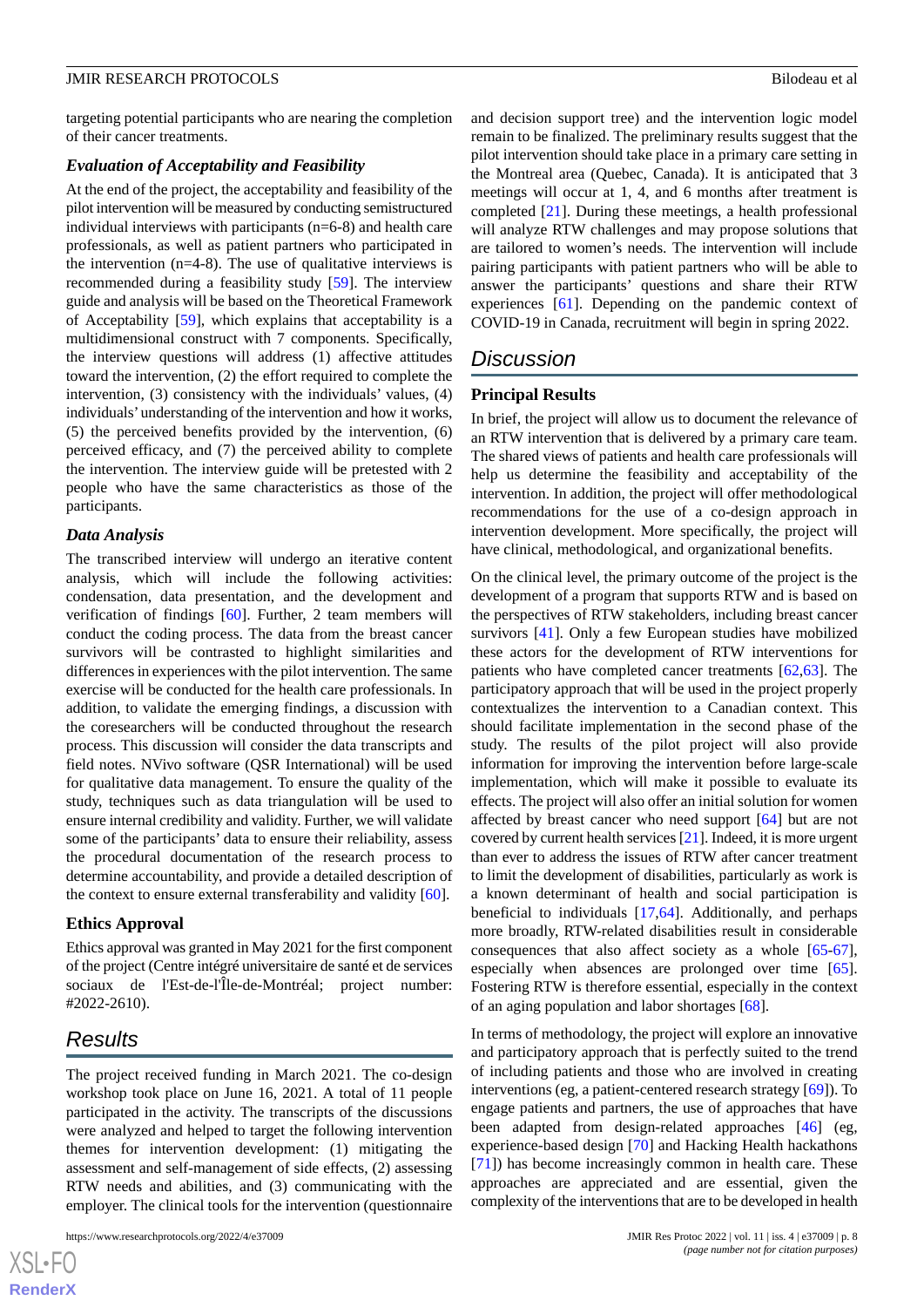care [[42\]](#page-10-12). That said, many deplore the time and investment required to complete such processes [[72,](#page-11-20)[73](#page-11-21)]. Our project addresses this concern via the use of a structured co-design ideation approach to develop innovative and robust solutions within a reasonable time frame. Through this approach, we will be able to decrease intervention development time, increase cross-sectoral stakeholder participation, and make the intervention creation process more efficient. The coideation process will promote the creation of robust solutions for effective implementation and result in a decrease in the time required for the intervention creation cycle (ie, from ideation to implementation). The new data provided by our project will facilitate the development of new interdisciplinary interventions that benefit clientele in various health care settings.

This protocol is the first to propose a pilot RTW intervention for patients who have completed cancer treatments that will be delivered by a primary care team. It is widely documented that the supply of care after cancer treatment is inadequate [[21](#page-9-17)[,74](#page-12-0),[75\]](#page-12-1). It remains difficult to provide services to people affected by cancer beyond specialized oncology services, despite numerous international recommendations [\[76](#page-12-2)]. It is hoped that our RTW-themed project will encourage health care professionals and employers to commit to its goals and principles by demonstrating that the intervention will be acceptable to participants and consistent with the mission of primary care teams (ie, promoting health and preventing disease). The project will thus offer new data on the feasibility of offering this follow-up intervention in a primary care setting.

# **Anticipated Challenges and Limitations**

This protocol is proposed in a Canadian context (province of Quebec). In Canada, health care is free and primary care services are readily accessible to the general population. It should be

noted that the majority of Canadians affected by cancer have paid sick leave included in their private insurance contracts [[16\]](#page-9-6). Many people, including those without private insurance, only have access to 15 weeks of compensation from the Canadian government. Moreover, with regard to RTW after cancer treatment, no agreement has been reached with employers, and no legislation has been created, as is the case in France. This protocol must therefore be interpreted in this context. Furthermore, the evaluation of feasibility and acceptability will be based on a few qualitative interviews. The number of interviews should be sufficient, that is, from a scientific point of view [\[77](#page-12-3)], for documenting whether the intervention is feasible in this context. Finally, the pandemic context of COVID-19 may limit the testing of the project. Primary care teams are facing the off-loading of their professionals to other areas, including those that require vaccination efforts. To mitigate these effects, we will rely on the support of primary care physicians; oncology specialists; and members of the research team (DL and LLD), who are also clinicians. Despite the unfavorable context, health care professionals have reiterated their willingness to move forward, which demonstrates the relevance of the project and the interest of the health care organizations.

# **Conclusions**

This protocol proposes to develop and test an intervention that supports RTW after breast cancer treatment and is delivered by a primary care team. The project will provide novel data on the use of a co-design method for the development of complex interventions. In addition, the results of the project will allow us to better document the acceptability and feasibility of the intervention, which will be delivered by a primary care team. Depending on the results obtained, the project could be tested on a larger scale.

# **Acknowledgments**

We would like to thank the Quebec Rehabilitation Research Network for its financial support of the project. We would like to extend our thanks to Sana Boudhraa for her help with co-design workshop organization. Finally, we would like to thank Asma Fadhlaoui and Cynthia Henriksen.

#### **Conflicts of Interest**

None declared.

# <span id="page-8-0"></span>**Multimedia Appendix 1**

<span id="page-8-1"></span>Peer-review reports. [[PDF File \(Adobe PDF File\), 626 KB](https://jmir.org/api/download?alt_name=resprot_v11i4e37009_app1.pdf&filename=f4b329e9f25fefcc812961b86f452ff0.pdf)-[Multimedia Appendix 1\]](https://jmir.org/api/download?alt_name=resprot_v11i4e37009_app1.pdf&filename=f4b329e9f25fefcc812961b86f452ff0.pdf)

### <span id="page-8-2"></span>**References**

- <span id="page-8-3"></span>1. Canadian cancer statistics 2021. Canadian Cancer Society. 2021 Nov. URL: <https://tinyurl.com/mryvph5f> [accessed] 2022-04-12]
- 2. Wells M, Williams B, Firnigl D, Lang H, Coyle J, Kroll T, et al. Supporting 'work-related goals' rather than 'return to work' after cancer? A systematic review and meta-synthesis of 25 qualitative studies. Psychooncology 2013 Jun;22(6):1208-1219. [doi: [10.1002/pon.3148\]](http://dx.doi.org/10.1002/pon.3148) [Medline: [22888070](http://www.ncbi.nlm.nih.gov/entrez/query.fcgi?cmd=Retrieve&db=PubMed&list_uids=22888070&dopt=Abstract)]
- 3. Grenier A. Les pénuries de main-d'œuvre guettent-elles le marché du travail québécois? Regards sur le travail 2011;7(2):1-12 [[FREE Full text](https://www.travail.gouv.qc.ca/fileadmin/fichiers/Documents/regards_travail/vol07-02/penuries-main-doeuvre.pdf)]
- 4. Bilodeau K, Tremblay D, Durand MJ. Return to work after breast cancer treatments: Rebuilding everything despite feeling "in-between". Eur J Oncol Nurs 2019 Aug;41:165-172. [doi: [10.1016/j.ejon.2019.06.004\]](http://dx.doi.org/10.1016/j.ejon.2019.06.004) [Medline: [31358250](http://www.ncbi.nlm.nih.gov/entrez/query.fcgi?cmd=Retrieve&db=PubMed&list_uids=31358250&dopt=Abstract)]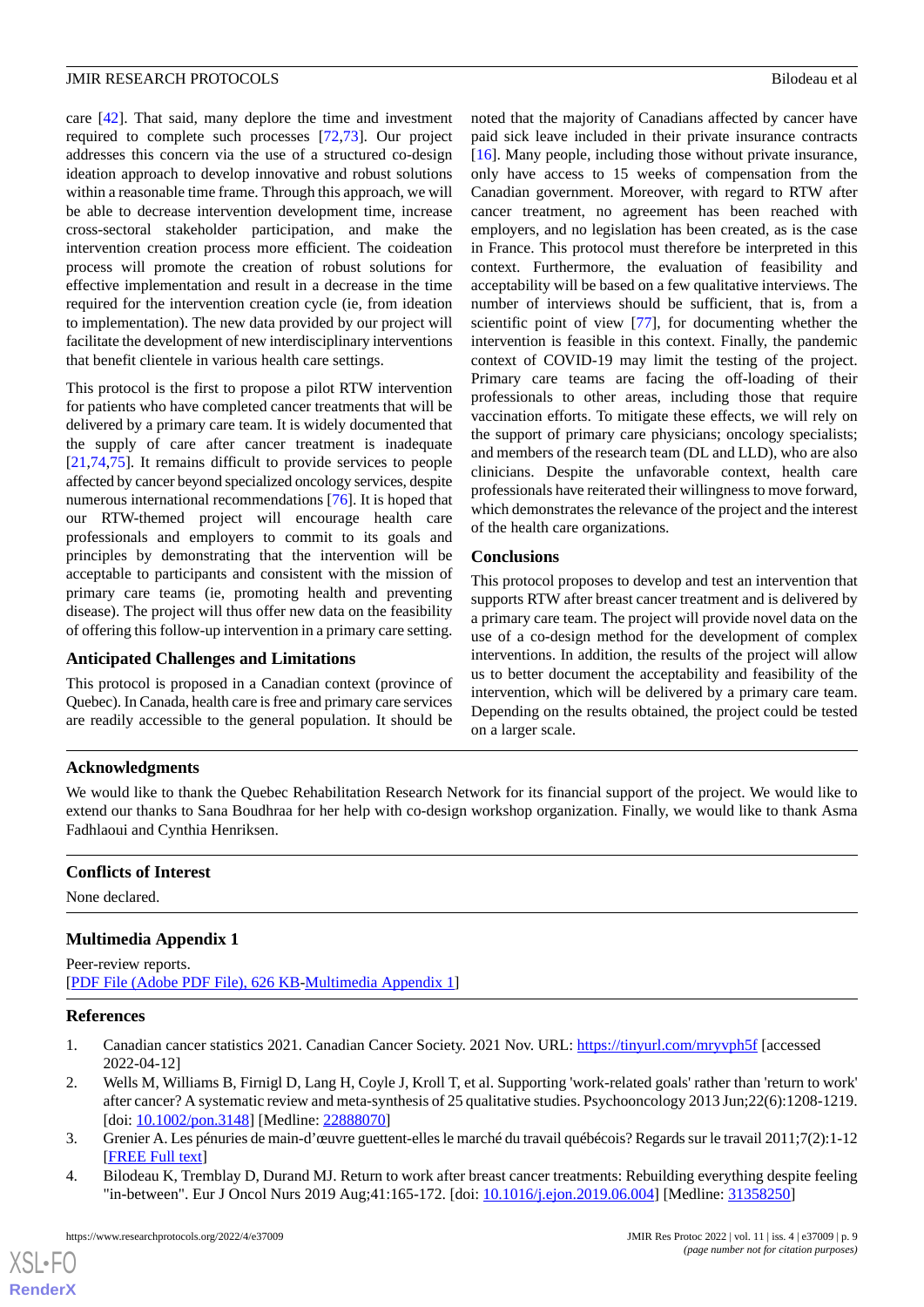- 5. Brusletto B, Torp S, Ihlebæk CM, Vinje HF. A five-phase process model describing the return to sustainable work of persons who survived cancer: A qualitative study. Eur J Oncol Nurs 2018 Jun;34:21-27. [doi: [10.1016/j.ejon.2018.03.003](http://dx.doi.org/10.1016/j.ejon.2018.03.003)] [Medline: [29784134](http://www.ncbi.nlm.nih.gov/entrez/query.fcgi?cmd=Retrieve&db=PubMed&list_uids=29784134&dopt=Abstract)]
- 6. Drageset S, Lindstrøm TC, Underlid K. "I just have to move on": Women's coping experiences and reflections following their first year after primary breast cancer surgery. Eur J Oncol Nurs 2016 Apr;21:205-211. [doi: [10.1016/j.ejon.2015.10.005\]](http://dx.doi.org/10.1016/j.ejon.2015.10.005) [Medline: [26521054](http://www.ncbi.nlm.nih.gov/entrez/query.fcgi?cmd=Retrieve&db=PubMed&list_uids=26521054&dopt=Abstract)]
- <span id="page-9-0"></span>7. Sun W, Chen K, Terhaar A, Wiegmann DA, Heidrich SM, Tevaarwerk AJ, et al. Work-related barriers, facilitators, and strategies of breast cancer survivors working during curative treatment. Work 2016;55(4):783-795 [[FREE Full text](http://europepmc.org/abstract/MED/28059814)] [doi: [10.3233/WOR-162449\]](http://dx.doi.org/10.3233/WOR-162449) [Medline: [28059814\]](http://www.ncbi.nlm.nih.gov/entrez/query.fcgi?cmd=Retrieve&db=PubMed&list_uids=28059814&dopt=Abstract)
- <span id="page-9-2"></span><span id="page-9-1"></span>8. Return to work concerns faced by people dealing with cancer and caregivers: Literature review and consultation. Canadian Partnership Against Cancer. 2012 Apr. URL: [https://s22457.pcdn.co/wp-content/uploads/2018/12/](https://s22457.pcdn.co/wp-content/uploads/2018/12/Return-To-Work-Concerns-EN.pdf) [Return-To-Work-Concerns-EN.pdf](https://s22457.pcdn.co/wp-content/uploads/2018/12/Return-To-Work-Concerns-EN.pdf) [accessed 2022-04-12]
- <span id="page-9-3"></span>9. Stubblefield MD, Keole N. Upper body pain and functional disorders in patients with breast cancer. PM R 2014 Feb;6(2):170-183. [doi: [10.1016/j.pmrj.2013.08.605](http://dx.doi.org/10.1016/j.pmrj.2013.08.605)] [Medline: [24360839](http://www.ncbi.nlm.nih.gov/entrez/query.fcgi?cmd=Retrieve&db=PubMed&list_uids=24360839&dopt=Abstract)]
- <span id="page-9-4"></span>10. Zomkowski K, de Souza BC, da Silva FP, Moreira GM, de Souza Cunha N, Sperandio FF. Physical symptoms and working performance in female breast cancer survivors: a systematic review. Disabil Rehabil 2018 Jun;40(13):1485-1493. [doi: [10.1080/09638288.2017.1300950\]](http://dx.doi.org/10.1080/09638288.2017.1300950) [Medline: [28325132\]](http://www.ncbi.nlm.nih.gov/entrez/query.fcgi?cmd=Retrieve&db=PubMed&list_uids=28325132&dopt=Abstract)
- <span id="page-9-5"></span>11. Porro B, Michel A, Zinzindohoué C, Bertrand P, Monrigal E, Trentini F, et al. Quality of life, fatigue and changes therein as predictors of return to work during breast cancer treatment. Scand J Caring Sci 2019 Jun;33(2):467-477. [doi: [10.1111/scs.12646\]](http://dx.doi.org/10.1111/scs.12646) [Medline: [30664270](http://www.ncbi.nlm.nih.gov/entrez/query.fcgi?cmd=Retrieve&db=PubMed&list_uids=30664270&dopt=Abstract)]
- 12. Jeon SH. Les effets du cancer sur l'emploi et les gains des survivants du cancer. Statistique Canada. 2014 Sep. URL: [https:/](https://www150.statcan.gc.ca/n1/pub/11f0019m/11f0019m2014362-fra.htm) [/www150.statcan.gc.ca/n1/pub/11f0019m/11f0019m2014362-fra.htm](https://www150.statcan.gc.ca/n1/pub/11f0019m/11f0019m2014362-fra.htm) [accessed 2022-04-12]
- 13. Fenn KM, Evans SB, McCorkle R, DiGiovanna MP, Pusztai L, Sanft T, et al. Impact of financial burden of cancer on survivors' quality of life. J Oncol Pract 2014 Sep;10(5):332-338. [doi: [10.1200/JOP.2013.001322\]](http://dx.doi.org/10.1200/JOP.2013.001322) [Medline: [24865220\]](http://www.ncbi.nlm.nih.gov/entrez/query.fcgi?cmd=Retrieve&db=PubMed&list_uids=24865220&dopt=Abstract)
- <span id="page-9-6"></span>14. O'Connor JM, Kircher SM, de Souza JA. Financial toxicity in cancer care. J Community Support Oncol 2016 Mar;14(3):101-106. [doi: [10.12788/jcso.0239](http://dx.doi.org/10.12788/jcso.0239)] [Medline: [27058866\]](http://www.ncbi.nlm.nih.gov/entrez/query.fcgi?cmd=Retrieve&db=PubMed&list_uids=27058866&dopt=Abstract)
- 15. Lorgelly PK, Neri M. Survivorship burden for individuals, households and society: Estimates and methodology. J Cancer Policy 2018 May;15:113-117 [[FREE Full text](https://www.sciencedirect.com/science/article/pii/S2213538317300899?via%3Dihub)] [doi: [10.1016/j.jcpo.2018.02.005\]](http://dx.doi.org/10.1016/j.jcpo.2018.02.005)
- <span id="page-9-8"></span><span id="page-9-7"></span>16. Longo CJ, Fitch MI, Loree JM, Carlson LE, Turner D, Cheung WY, et al. Patient and family financial burden associated with cancer treatment in Canada: a national study. Support Care Cancer 2021 Jun;29(6):3377-3386 [[FREE Full text](http://europepmc.org/abstract/MED/33403399)] [doi: [10.1007/s00520-020-05907-x\]](http://dx.doi.org/10.1007/s00520-020-05907-x) [Medline: [33403399\]](http://www.ncbi.nlm.nih.gov/entrez/query.fcgi?cmd=Retrieve&db=PubMed&list_uids=33403399&dopt=Abstract)
- <span id="page-9-9"></span>17. Barnay T. Health, work and working conditions: a review of the European economic literature. Eur J Health Econ 2016 Jul;17(6):693-709. [doi: [10.1007/s10198-015-0715-8](http://dx.doi.org/10.1007/s10198-015-0715-8)] [Medline: [26280132](http://www.ncbi.nlm.nih.gov/entrez/query.fcgi?cmd=Retrieve&db=PubMed&list_uids=26280132&dopt=Abstract)]
- <span id="page-9-10"></span>18. Nachreiner NM, Dagher RK, McGovern PM, Baker BA, Alexander BH, Gerberich SG. Successful return to work for cancer survivors. AAOHN J 2007 Jul;55(7):290-295. [doi: [10.1177/216507990705500705](http://dx.doi.org/10.1177/216507990705500705)] [Medline: [17665826\]](http://www.ncbi.nlm.nih.gov/entrez/query.fcgi?cmd=Retrieve&db=PubMed&list_uids=17665826&dopt=Abstract)
- <span id="page-9-17"></span>19. Rasmussen DM, Elverdam B. The meaning of work and working life after cancer: an interview study. Psychooncology 2008 Dec;17(12):1232-1238. [doi: [10.1002/pon.1354\]](http://dx.doi.org/10.1002/pon.1354) [Medline: [18623607\]](http://www.ncbi.nlm.nih.gov/entrez/query.fcgi?cmd=Retrieve&db=PubMed&list_uids=18623607&dopt=Abstract)
- <span id="page-9-11"></span>20. Bilodeau K, Tremblay D, Durand MJ. Exploration of the contexts surrounding the implementation of an intervention supporting return-to-work after breast cancer in a primary care setting: starting point for an intervention development. J Multidiscip Healthc 2018 Feb 01;11:75-83 [[FREE Full text\]](https://dx.doi.org/10.2147/JMDH.S152947) [doi: [10.2147/JMDH.S152947\]](http://dx.doi.org/10.2147/JMDH.S152947) [Medline: [29440910](http://www.ncbi.nlm.nih.gov/entrez/query.fcgi?cmd=Retrieve&db=PubMed&list_uids=29440910&dopt=Abstract)]
- <span id="page-9-12"></span>21. Bilodeau K, Tremblay D, Durand MJ. Gaps and delays in survivorship care in the return-to-work pathway for survivors of breast cancer-a qualitative study. Curr Oncol 2019 Jun;26(3):e414-e417 [[FREE Full text](https://www.mdpi.com/resolver?pii=conc-26-e414)] [doi: [10.3747/co.26.4787](http://dx.doi.org/10.3747/co.26.4787)] [Medline: [31285687](http://www.ncbi.nlm.nih.gov/entrez/query.fcgi?cmd=Retrieve&db=PubMed&list_uids=31285687&dopt=Abstract)]
- <span id="page-9-13"></span>22. Cocchiara RA, Sciarra I, D'Egidio V, Sestili C, Mancino M, Backhaus I, et al. Returning to work after breast cancer: A systematic review of reviews. Work 2018;61(3):463-476. [doi: [10.3233/WOR-182810](http://dx.doi.org/10.3233/WOR-182810)] [Medline: [30400123\]](http://www.ncbi.nlm.nih.gov/entrez/query.fcgi?cmd=Retrieve&db=PubMed&list_uids=30400123&dopt=Abstract)
- <span id="page-9-14"></span>23. de Boer AGEM, Taskila TK, Tamminga SJ, Feuerstein M, Frings-Dresen MHW, Verbeek J. Interventions to enhance return-to-work for cancer patients. Cochrane Database Syst Rev 2015 Sep 25;2015(9):CD007569 [[FREE Full text](http://europepmc.org/abstract/MED/26405010)] [doi: [10.1002/14651858.CD007569.pub3\]](http://dx.doi.org/10.1002/14651858.CD007569.pub3) [Medline: [26405010](http://www.ncbi.nlm.nih.gov/entrez/query.fcgi?cmd=Retrieve&db=PubMed&list_uids=26405010&dopt=Abstract)]
- <span id="page-9-15"></span>24. Knott V, Zrim S, Shanahan EM, Anastassiadis P, Lawn S, Kichenadasse G, et al. Returning to work following curative chemotherapy: a qualitative study of return to work barriers and preferences for intervention. Support Care Cancer 2014 Dec;22(12):3263-3273. [doi: [10.1007/s00520-014-2324-y\]](http://dx.doi.org/10.1007/s00520-014-2324-y) [Medline: [25066834](http://www.ncbi.nlm.nih.gov/entrez/query.fcgi?cmd=Retrieve&db=PubMed&list_uids=25066834&dopt=Abstract)]
- <span id="page-9-16"></span>25. Tamminga SJ, Verbeek JHAM, Bos MMEM, Fons G, Kitzen JJEM, Plaisier PW, et al. Effectiveness of a hospital-based work support intervention for female cancer patients - a multi-centre randomised controlled trial. PLoS One 2013 May 22;8(5):e63271. [doi: [10.1371/journal.pone.0063271\]](http://dx.doi.org/10.1371/journal.pone.0063271) [Medline: [23717406](http://www.ncbi.nlm.nih.gov/entrez/query.fcgi?cmd=Retrieve&db=PubMed&list_uids=23717406&dopt=Abstract)]
- 26. Tamminga SJ, Wolvers MDJ, Greidanus MA, Zaman AGNM, Braspenning AM, Frings-Dresen MHW, et al. Employees diagnosed with cancer: Current perspectives and future directions from an employer's point of view. J Occup Rehabil 2019 Jun;29(2):472-474 [[FREE Full text](http://europepmc.org/abstract/MED/30039313)] [doi: [10.1007/s10926-018-9802-x\]](http://dx.doi.org/10.1007/s10926-018-9802-x) [Medline: [30039313](http://www.ncbi.nlm.nih.gov/entrez/query.fcgi?cmd=Retrieve&db=PubMed&list_uids=30039313&dopt=Abstract)]
- 27. Bilodeau K, Tremblay D, Durand MJ. Exploration of return-to-work interventions for breast cancer patients: a scoping review. Support Care Cancer 2017 Jun;25(6):1993-2007. [doi: [10.1007/s00520-016-3526-2](http://dx.doi.org/10.1007/s00520-016-3526-2)] [Medline: [28054145](http://www.ncbi.nlm.nih.gov/entrez/query.fcgi?cmd=Retrieve&db=PubMed&list_uids=28054145&dopt=Abstract)]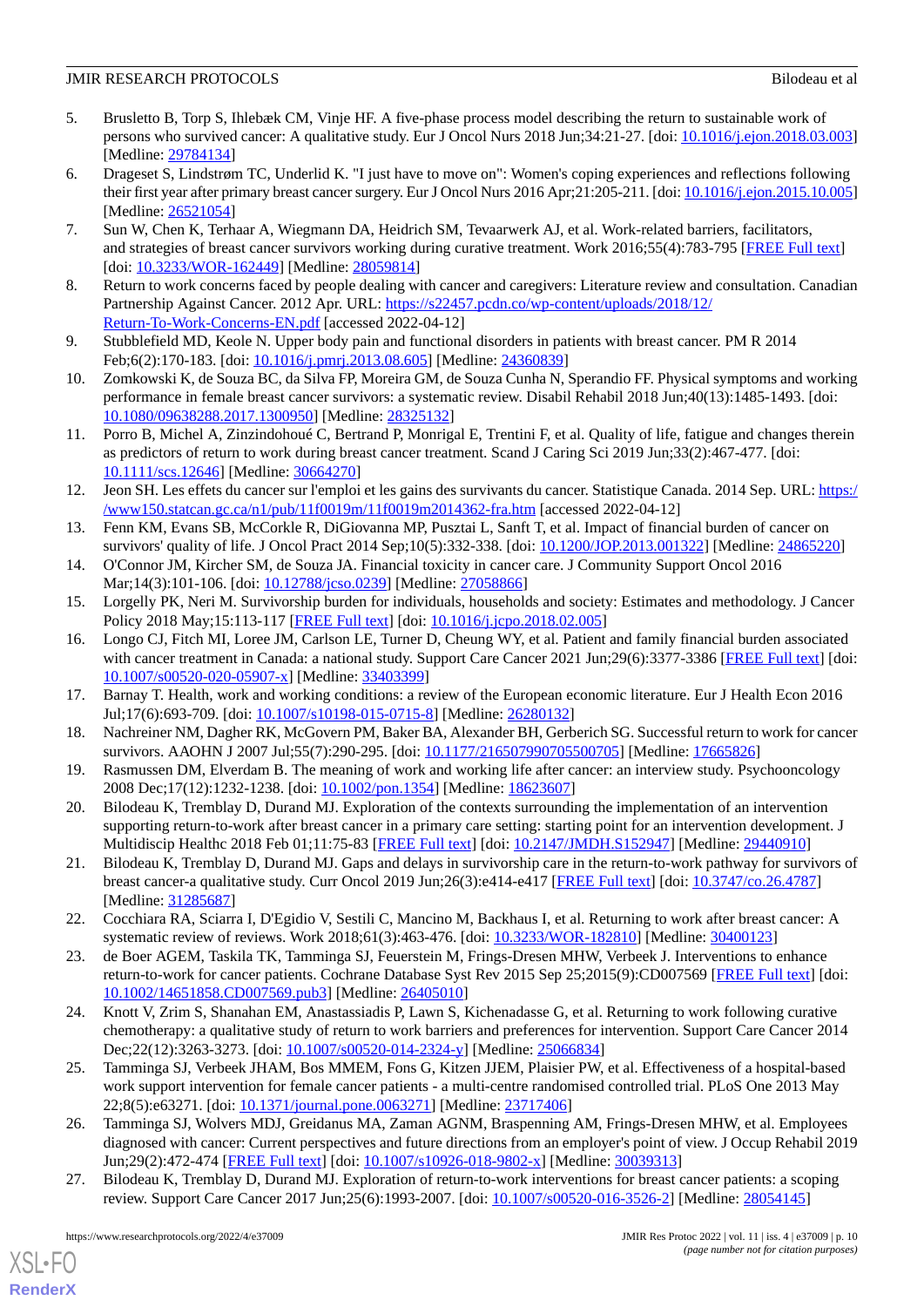- <span id="page-10-0"></span>28. Campagna M, Loscerbo R, Pilia I, Meloni F. Return to work of breast cancer survivors: Perspectives and challenges for occupational physicians. Cancers (Basel) 2020 Feb 04;12(2):355 [\[FREE Full text](https://www.mdpi.com/resolver?pii=cancers12020355)] [doi: [10.3390/cancers12020355\]](http://dx.doi.org/10.3390/cancers12020355) [Medline: [32033165](http://www.ncbi.nlm.nih.gov/entrez/query.fcgi?cmd=Retrieve&db=PubMed&list_uids=32033165&dopt=Abstract)]
- <span id="page-10-2"></span><span id="page-10-1"></span>29. Soins de santé communautaires de première ligne. Instituts de recherche en santé du Canada. URL: [https://cihr-irsc.gc.ca/](https://cihr-irsc.gc.ca/f/43626.html) [f/43626.html](https://cihr-irsc.gc.ca/f/43626.html) [accessed 2022-04-12]
- 30. Fadhlaoui A, Mrad H, Vinette B, Bilodeau K. L'expérience de transition vers le retour au travail de survivantes du cancer du sein âgées de moins de 50 ans après la fin des traitements. Can Oncol Nurs J 2021 Nov 01;31(4):386-392 [[FREE Full](http://europepmc.org/abstract/MED/34786456) [text](http://europepmc.org/abstract/MED/34786456)] [doi: [10.5737/23688076314386392\]](http://dx.doi.org/10.5737/23688076314386392) [Medline: [34786456\]](http://www.ncbi.nlm.nih.gov/entrez/query.fcgi?cmd=Retrieve&db=PubMed&list_uids=34786456&dopt=Abstract)
- <span id="page-10-3"></span>31. Groupe de médecine de famille (GMF), GMF-U et super-clinique (GMF accès-réseau). Gouvernement du Québec. URL: [https://www.msss.gouv.qc.ca/professionnels/soins-et-services/](https://www.msss.gouv.qc.ca/professionnels/soins-et-services/groupes-de-medecine-de-famille-gmf-et-super-cliniques-gmf-reseau/) [groupes-de-medecine-de-famille-gmf-et-super-cliniques-gmf-reseau/](https://www.msss.gouv.qc.ca/professionnels/soins-et-services/groupes-de-medecine-de-famille-gmf-et-super-cliniques-gmf-reseau/) [accessed 2022-04-12]
- <span id="page-10-5"></span><span id="page-10-4"></span>32. Ensemble, en réseau, pour vaincre le cancer: Plan directeur en cancérologie. Direction québécoise de cancérologie. 2013. URL: <http://publications.msss.gouv.qc.ca/acrobat/f/documentation/2013/13-902-02W.pdf> [accessed 2022-04-12]
- <span id="page-10-6"></span>33. McCabe MS, Bhatia S, Oeffinger KC, Reaman GH, Tyne C, Wollins DS, et al. American Society of Clinical Oncology statement: achieving high-quality cancer survivorship care. J Clin Oncol 2013 Feb 10;31(5):631-640. [doi: [10.1200/JCO.2012.46.6854](http://dx.doi.org/10.1200/JCO.2012.46.6854)] [Medline: [23295805\]](http://www.ncbi.nlm.nih.gov/entrez/query.fcgi?cmd=Retrieve&db=PubMed&list_uids=23295805&dopt=Abstract)
- <span id="page-10-7"></span>34. Fitch MI. Supportive care framework. Can Oncol Nurs J 2008;18(1):6-24. [doi: [10.5737/1181912x181614\]](http://dx.doi.org/10.5737/1181912x181614) [Medline: [18512565](http://www.ncbi.nlm.nih.gov/entrez/query.fcgi?cmd=Retrieve&db=PubMed&list_uids=18512565&dopt=Abstract)]
- <span id="page-10-8"></span>35. Boyages J, Kalfa S, Xu Y, Koelmeyer L, Mackie H, Viveros H, et al. Worse and worse off: the impact of lymphedema on work and career after breast cancer. Springerplus 2016 May 17;5:657 [\[FREE Full text](http://europepmc.org/abstract/MED/27330922)] [doi: [10.1186/s40064-016-2300-8](http://dx.doi.org/10.1186/s40064-016-2300-8)] [Medline: [27330922](http://www.ncbi.nlm.nih.gov/entrez/query.fcgi?cmd=Retrieve&db=PubMed&list_uids=27330922&dopt=Abstract)]
- <span id="page-10-9"></span>36. Alfano CM, Kent EE, Padgett LS, Grimes M, de Moor JS. Making cancer rehabilitation services work for cancer patients: Recommendations for research and practice to improve employment outcomes. PM R 2017 Sep;9(9S2):S398-S406 [\[FREE](http://europepmc.org/abstract/MED/28942911) [Full text\]](http://europepmc.org/abstract/MED/28942911) [doi: [10.1016/j.pmrj.2017.06.019](http://dx.doi.org/10.1016/j.pmrj.2017.06.019)] [Medline: [28942911\]](http://www.ncbi.nlm.nih.gov/entrez/query.fcgi?cmd=Retrieve&db=PubMed&list_uids=28942911&dopt=Abstract)
- 37. Jagsi R, Hawley ST, Abrahamse P, Li Y, Janz NK, Griggs JJ, et al. Impact of adjuvant chemotherapy on long-term employment of survivors of early-stage breast cancer. Cancer 2014 Jun 15;120(12):1854-1862 [\[FREE Full text\]](https://doi.org/10.1002/cncr.28607) [doi: [10.1002/cncr.28607\]](http://dx.doi.org/10.1002/cncr.28607) [Medline: [24777606\]](http://www.ncbi.nlm.nih.gov/entrez/query.fcgi?cmd=Retrieve&db=PubMed&list_uids=24777606&dopt=Abstract)
- 38. Johnsson A, Fornander T, Rutqvist LE, Vaez M, Alexanderson K, Olsson M. Predictors of return to work ten months after primary breast cancer surgery. Acta Oncol 2009;48(1):93-98. [doi: [10.1080/02841860802477899](http://dx.doi.org/10.1080/02841860802477899)] [Medline: [18937082](http://www.ncbi.nlm.nih.gov/entrez/query.fcgi?cmd=Retrieve&db=PubMed&list_uids=18937082&dopt=Abstract)]
- <span id="page-10-10"></span>39. Peugniez C, Fantoni S, Leroyer A, Skrzypczak J, Duprey M, Bonneterre J. Return to work after treatment for breast cancer: single center experience in a cohort of 273 patients. Bull Cancer 2011 Jul;98(7):E69-E79 [\[FREE Full text\]](http://www.jle.com/medline.md?issn=0007-4551&vol=98&iss=7&page=E69) [doi: [10.1684/bdc.2011.1401](http://dx.doi.org/10.1684/bdc.2011.1401)] [Medline: [21684837](http://www.ncbi.nlm.nih.gov/entrez/query.fcgi?cmd=Retrieve&db=PubMed&list_uids=21684837&dopt=Abstract)]
- <span id="page-10-12"></span><span id="page-10-11"></span>40. Lindbohm M, Taskila T, Kuosma E, Hietanen P, Carlsen K, Gudbergsson S, et al. Work ability of survivors of breast, prostate, and testicular cancer in Nordic countries: a NOCWO study. J Cancer Surviv 2012 Mar;6(1):72-81. [doi: [10.1007/s11764-011-0200-z](http://dx.doi.org/10.1007/s11764-011-0200-z)] [Medline: [22042662\]](http://www.ncbi.nlm.nih.gov/entrez/query.fcgi?cmd=Retrieve&db=PubMed&list_uids=22042662&dopt=Abstract)
- <span id="page-10-13"></span>41. Loisel P. Work disability: It is not just the "lesion". In: Feuerstein M, editor. Work and Cancer Survivors. New York, NY: Springer; 2009:93-103.
- <span id="page-10-14"></span>42. Craig P, Dieppe P, Macintyre S, Michie S, Nazareth I, Petticrew M, Medical Research Council Guidance. Developing and evaluating complex interventions: the new Medical Research Council guidance. BMJ 2008 Sep 29;337:a1655 [[FREE Full](http://europepmc.org/abstract/MED/18824488) [text](http://europepmc.org/abstract/MED/18824488)] [doi: [10.1136/bmj.a1655](http://dx.doi.org/10.1136/bmj.a1655)] [Medline: [18824488](http://www.ncbi.nlm.nih.gov/entrez/query.fcgi?cmd=Retrieve&db=PubMed&list_uids=18824488&dopt=Abstract)]
- <span id="page-10-16"></span><span id="page-10-15"></span>43. Sidani S, Braden CJ. Design, Evaluation, and Translation of Nursing Interventions. Hoboken, New Jersey, United States: John Wiley & Sons; 2011.
- <span id="page-10-17"></span>44. Vennik FD, van de Bovenkamp HM, Putters K, Grit KJ. Co-production in healthcare: rhetoric and practice. International Review of Administrative Sciences 2015 Jun 29;82(1):150-168 [[FREE Full text](https://journals.sagepub.com/doi/10.1177/0020852315570553)] [doi: [10.1177/0020852315570553\]](http://dx.doi.org/10.1177/0020852315570553)
- <span id="page-10-18"></span>45. Safin S, Dorta T. Unfolding laypersons creativity through social VR: A case study. 2020 Presented at: 38th eCAADe Conference; September 16-18, 2020; Berlin, Germany p. 355-364.
- 46. Côté V, Bélanger L, Gagnon C. Le design au service de l'expérience patient. Sciences du Design 2017;2(6):54-64 [[FREE](https://www.cairn.info/revue-sciences-du-design-2017-2-page-54.htm) [Full text\]](https://www.cairn.info/revue-sciences-du-design-2017-2-page-54.htm) [doi: [10.3917/sdd.006.0054](http://dx.doi.org/10.3917/sdd.006.0054)]
- <span id="page-10-20"></span><span id="page-10-19"></span>47. Reason P, Bradbury H. The SAGE Handbook of Action Research: Participative Inquiry and Practice. Newcastle upon Tyne, United Kingdom: SAGE; 2007.
- 48. Dorta T, Safin S, Boudhraâ S, Marchand EB. Co-designing in social VR: Process awareness and suitable representations to empower user participation. 2019 Presented at: 24th International Conference of the Association for Computer-Aided Architectural Design Research in Asia (CAADRIA) 2019; April 15-18, 2019; Wellington, New Zealand p. 141-150 URL: [http://papers.cumincad.org/data/works/att/caadria2019\\_240.pdf](http://papers.cumincad.org/data/works/att/caadria2019_240.pdf)
- 49. Stringer ET. Action Research. Thousand Oaks, California, United States: SAGE Publications; 2013.
- 50. Jagosh J, Macaulay AC, Pluye P, Salsberg J, Bush PL, Henderson J, et al. Uncovering the benefits of participatory research: implications of a realist review for health research and practice. Milbank Q 2012 Jun;90(2):311-346 [\[FREE Full text](http://europepmc.org/abstract/MED/22709390)] [doi: [10.1111/j.1468-0009.2012.00665.x\]](http://dx.doi.org/10.1111/j.1468-0009.2012.00665.x) [Medline: [22709390\]](http://www.ncbi.nlm.nih.gov/entrez/query.fcgi?cmd=Retrieve&db=PubMed&list_uids=22709390&dopt=Abstract)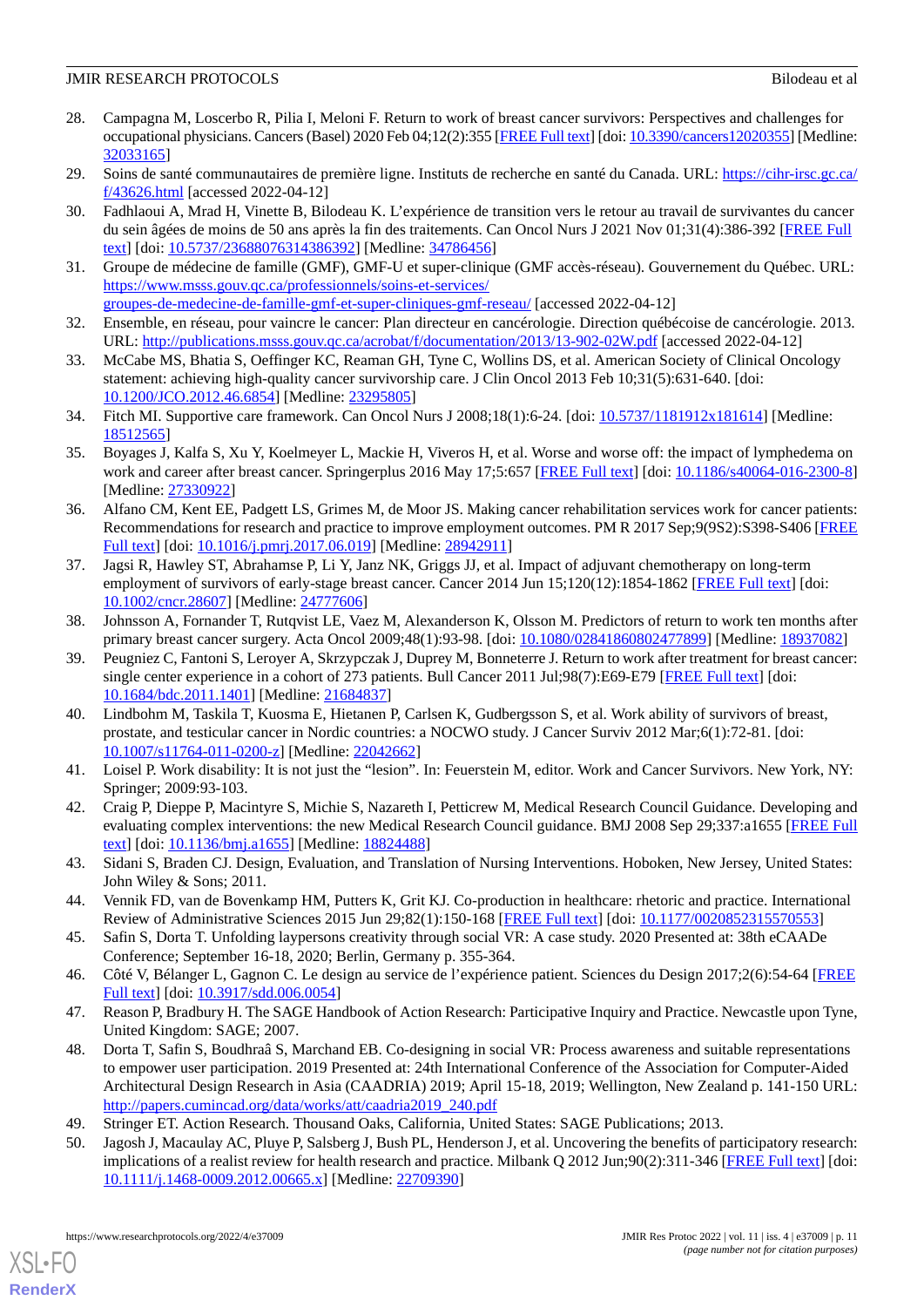- <span id="page-11-0"></span>51. Koch T, Mann S, Kralik D, van Loon AM. Reflection: Look, think and act cycles in participatory action research. J Res Nurs 2005 May 01;10(3):261-278. [doi: [10.1177/174498710501000304](http://dx.doi.org/10.1177/174498710501000304)]
- <span id="page-11-2"></span><span id="page-11-1"></span>52. Patton MQ. Qualitative Research & Evaluation Methods: Integrating Theory and Practice. Thousand Oaks, California, United States: SAGE Publications; 2014.
- 53. Leask CF, Sandlund M, Skelton DA, Altenburg TM, Cardon G, Chinapaw MJM, GrandStand, Safe Step and Teenage Girls on the Move Research Groups. Framework, principles and recommendations for utilising participatory methodologies in the co-creation and evaluation of public health interventions. Res Involv Engagem 2019 Jan 09;5:2 [\[FREE Full text\]](https://researchinvolvement.biomedcentral.com/articles/10.1186/s40900-018-0136-9) [doi: [10.1186/s40900-018-0136-9\]](http://dx.doi.org/10.1186/s40900-018-0136-9) [Medline: [30652027](http://www.ncbi.nlm.nih.gov/entrez/query.fcgi?cmd=Retrieve&db=PubMed&list_uids=30652027&dopt=Abstract)]
- <span id="page-11-4"></span><span id="page-11-3"></span>54. Morrison C, Dearden A. Beyond tokenistic participation: using representational artefacts to enable meaningful public participation in health service design. Health Policy 2013 Oct;112(3):179-186 [\[FREE Full text](https://linkinghub.elsevier.com/retrieve/pii/S0168-8510(13)00133-4)] [doi: [10.1016/j.healthpol.2013.05.008\]](http://dx.doi.org/10.1016/j.healthpol.2013.05.008) [Medline: [23786993\]](http://www.ncbi.nlm.nih.gov/entrez/query.fcgi?cmd=Retrieve&db=PubMed&list_uids=23786993&dopt=Abstract)
- <span id="page-11-5"></span>55. Cancer and work. Cancer and Work. URL: <https://www.cancerandwork.ca> [accessed 2022-04-12]
- <span id="page-11-6"></span>56. Dorta T, Kinayoglu G, Hoffmann M. Hyve-3D and the 3D cursor: Architectural co-design with freedom in virtual reality. International Journal of Architectural Computing 2016 Apr 21;14(2):87-102. [doi: [10.1177/1478077116638921](http://dx.doi.org/10.1177/1478077116638921)]
- <span id="page-11-7"></span>57. Dorta T, Kalay YE, Lesage A, Pérez E. Elements of design conversation in the interconnected HIS. International Journal of Design Sciences and Technology 2011 Jan;18(2):65-80.
- <span id="page-11-8"></span>58. Patton MQ. Qualitative research. In: Encyclopedia of Statistics in Behavioral Science. Hoboken, New Jersey, United States: John Wiley & Sons; 2005.
- <span id="page-11-9"></span>59. Sekhon M, Cartwright M, Francis JJ. Acceptability of healthcare interventions: an overview of reviews and development of a theoretical framework. BMC Health Serv Res 2017 Jan 26;17(1):88 [\[FREE Full text\]](https://bmchealthservres.biomedcentral.com/articles/10.1186/s12913-017-2031-8) [doi: [10.1186/s12913-017-2031-8\]](http://dx.doi.org/10.1186/s12913-017-2031-8) [Medline: [28126032](http://www.ncbi.nlm.nih.gov/entrez/query.fcgi?cmd=Retrieve&db=PubMed&list_uids=28126032&dopt=Abstract)]
- <span id="page-11-10"></span>60. Miles MB, Huberman AM, Saldaña J. Qualitative Data Analysis: A Methods Sourcebook, 3rd Edition. Thousand Oaks, California, United States: SAGE Publications; 2014.
- <span id="page-11-11"></span>61. Caron M. Modélisation d'une intervention visant à favoriser le processus de réappropriation du travail des survivantes du cancer du sein. Université de Sherbrooke. 2020 Jan. URL: [https://savoirs.usherbrooke.ca/bitstream/handle/11143/16400/](https://savoirs.usherbrooke.ca/bitstream/handle/11143/16400/Caron_Maryse_PhD_2020.pdf?sequence=1&isAllowed=y) [Caron\\_Maryse\\_PhD\\_2020.pdf?sequence=1&isAllowed=y](https://savoirs.usherbrooke.ca/bitstream/handle/11143/16400/Caron_Maryse_PhD_2020.pdf?sequence=1&isAllowed=y) [accessed 2022-04-12]
- <span id="page-11-12"></span>62. Fassier JB, Lamort-Bouché M, Broc G, Guittard L, Péron J, Rouat S, et al. Developing a return to work intervention for breast cancer survivors with the Intervention Mapping Protocol: Challenges and opportunities of the needs assessment. Front Public Health 2018 Feb 23;6:35 [\[FREE Full text\]](https://doi.org/10.3389/fpubh.2018.00035) [doi: [10.3389/fpubh.2018.00035](http://dx.doi.org/10.3389/fpubh.2018.00035)] [Medline: [29527521](http://www.ncbi.nlm.nih.gov/entrez/query.fcgi?cmd=Retrieve&db=PubMed&list_uids=29527521&dopt=Abstract)]
- <span id="page-11-13"></span>63. Greidanus MA, de Boer AGEM, Tiedtke CM, Frings-Dresen MHW, de Rijk AE, Tamminga SJ. Supporting employers to enhance the return to work of cancer survivors: development of a web-based intervention (MiLES intervention). J Cancer Surviv 2020 Apr;14(2):200-210 [[FREE Full text](http://europepmc.org/abstract/MED/31938966)] [doi: [10.1007/s11764-019-00844-z](http://dx.doi.org/10.1007/s11764-019-00844-z)] [Medline: [31938966\]](http://www.ncbi.nlm.nih.gov/entrez/query.fcgi?cmd=Retrieve&db=PubMed&list_uids=31938966&dopt=Abstract)
- <span id="page-11-14"></span>64. Paltrinieri S, Fugazzaro S, Bertozzi L, Bassi MC, Pellegrini M, Vicentini M, et al. Return to work in European cancer survivors: a systematic review. Support Care Cancer 2018 Sep;26(9):2983-2994. [doi: [10.1007/s00520-018-4270-6](http://dx.doi.org/10.1007/s00520-018-4270-6)] [Medline: [29845421](http://www.ncbi.nlm.nih.gov/entrez/query.fcgi?cmd=Retrieve&db=PubMed&list_uids=29845421&dopt=Abstract)]
- <span id="page-11-15"></span>65. Nastasia I, Durand MJ, Coutu MF, Collinge C, Cibotaru A. Pratiques des milieux de travail pour assurer un retour en emploi sain et durable. Institut de recherche Robert-Sauvé en santé et en sécurité du travail. 2017. URL: [http://www.irsst.qc.ca/](http://www.irsst.qc.ca/media/documents/PubIRSST/R-983.pdf) [media/documents/PubIRSST/R-983.pdf](http://www.irsst.qc.ca/media/documents/PubIRSST/R-983.pdf) [accessed 2022-04-12]
- <span id="page-11-16"></span>66. Murray CJL, Vos T, Lozano R, Naghavi M, Flaxman AD, Michaud C, et al. Disability-adjusted life years (DALYs) for 291 diseases and injuries in 21 regions, 1990-2010: a systematic analysis for the Global Burden of Disease Study 2010. Lancet 2012 Dec 15;380(9859):2197-2223. [doi: [10.1016/S0140-6736\(12\)61689-4](http://dx.doi.org/10.1016/S0140-6736(12)61689-4)] [Medline: [23245608](http://www.ncbi.nlm.nih.gov/entrez/query.fcgi?cmd=Retrieve&db=PubMed&list_uids=23245608&dopt=Abstract)]
- <span id="page-11-17"></span>67. OECD. Sickness, Disability and Work: Breaking the Barriers: A Synthesis of Findings across OECD Countries. Paris, France: Organisation for Economic Co-operation and Development; 2010.
- <span id="page-11-18"></span>68. Côté M, Boyle É. Pour contrer la pénurie de main-d'œuvre : pourquoi pas les personnes handicapées? Ordre des conseillers en ressources humaines agréés. 2011 Nov 07. URL: [https://ordrecrha.org/ressources/revue-rh/archives/](https://ordrecrha.org/ressources/revue-rh/archives/pour-contrer-la-penurie-de-main-d-oeuvre-pourquoi-pas-les-personnes-handicapees) [pour-contrer-la-penurie-de-main-d-oeuvre-pourquoi-pas-les-personnes-handicapees](https://ordrecrha.org/ressources/revue-rh/archives/pour-contrer-la-penurie-de-main-d-oeuvre-pourquoi-pas-les-personnes-handicapees) [accessed 2022-04-12]
- <span id="page-11-19"></span>69. Stratégie de recherche axée sur le patient. Instituts de recherche en santé du Canada. URL: [http://www.cihr-irsc.gc.ca/f/](http://www.cihr-irsc.gc.ca/f/41204.html) [41204.html](http://www.cihr-irsc.gc.ca/f/41204.html) [accessed 2022-04-12]
- <span id="page-11-20"></span>70. Bate P, Robert G. Experience-based design: from redesigning the system around the patient to co-designing services with the patient. Qual Saf Health Care 2006 Oct;15(5):307-310 [\[FREE Full text\]](http://europepmc.org/abstract/MED/17074863) [doi: [10.1136/qshc.2005.016527](http://dx.doi.org/10.1136/qshc.2005.016527)] [Medline: [17074863](http://www.ncbi.nlm.nih.gov/entrez/query.fcgi?cmd=Retrieve&db=PubMed&list_uids=17074863&dopt=Abstract)]
- <span id="page-11-21"></span>71. Chowdhury J. Hacking Health: Bottom-up innovation for healthcare. Technology Innovation Management Review 2012 Jul;2(7):31-35 [[FREE Full text\]](https://timreview.ca/article/579) [doi: [10.22215/timreview/579](http://dx.doi.org/10.22215/timreview/579)]
- 72. Locock L, Robert G, Boaz A, Vougioukalou S, Shuldham C, Fielden J, et al. Testing accelerated experience-based co-design: a qualitative study of using a national archive of patient experience narrative interviews to promote rapid patient-centred service improvement. Health Services and Delivery Research 2014 Feb;2(4):1-150. [doi: [10.3310/hsdr02040](http://dx.doi.org/10.3310/hsdr02040)] [Medline: [25642558](http://www.ncbi.nlm.nih.gov/entrez/query.fcgi?cmd=Retrieve&db=PubMed&list_uids=25642558&dopt=Abstract)]
- 73. Donetto S, Tsianakas V, Robert G. Using experience-based Co-design (EBCD) to improve the quality of healthcare: mapping where we are now and establishing future directions. ResearchGate. 2014. URL: [https://www.researchgate.net/publication/](https://www.researchgate.net/publication/262198403_Using_Experience-based_Co-design_EBCD_to_improve_the_quality_of_healthcare_mapping_where_we_are_now_and_establishing_future_directions)